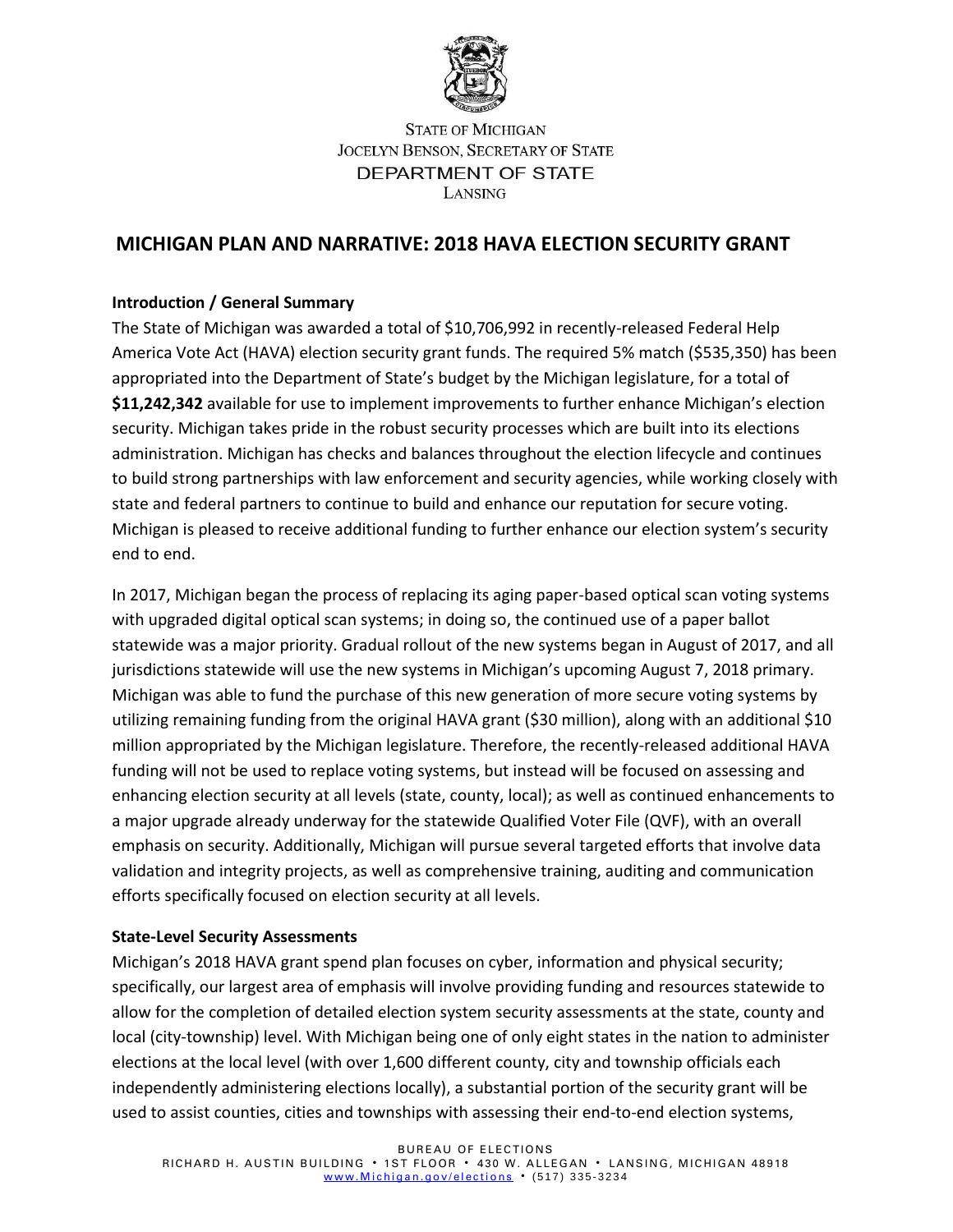identifying possible issues and making the necessary changes and improvements to ensure the highest possible level of security is present in all major systems involved in administering elections.

At the state level, the QVF is already secured and protected by Michigan's Department of Technology, Management and Budget (DTMB), via a robust network and multiple layers of monitoring, including intrusion detection systems. All of these systems and tools are housed in the state's centralized Data Center, managed by DTMB. All counties, cities and townships access the QVF through this network. Advanced security testing has already been completed on the statewide QVF and is also occurring on the statewide Election Night Reporting (ENR) system. A portion of the funding will be used to ensure regular testing of this type continues to occur with key election system components at the state level.

In addition to major election IT-related systems, Michigan's statewide assessment of end-to-end election systems and processes will include a review of state-local procedures, responsibilities and communications. Currently in the Request for Proposal (RFP) stage, the state plans to award a contract to a qualified consultant group with specialized, multi-faceted expertise in election administration; cyber, information and physical security; and communications. The results of this assessment will also help to set further detailed plans into motion for continued use of the grant funds to assist county and local election officials with similar detailed assessments and completion of necessary improvements at the county and local level.

### **County-Local Security Assessments**

Michigan expects to follow a model similar to the statewide election assessment currently underway to work with counties and local jurisdictions to conduct similar evaluations and implement improvements throughout their individual system configurations. Michigan plans to evaluate and qualify multiple service providers who may assist counties, cities and townships with local assessments; as well as provide multiple security-related product options (such as sensors, software, and intrusion detection systems) which may be purchased with HAVA security grant funds as needs are identified. Multiple qualified service providers will be available statewide to provide individualized assessments for county and local election officials to thoroughly review and evaluate election systems and develop plans for necessary changes to improve and enhance security. These assessments are expected to include a review of connectivity to the state QVF; voting system election management system software configurations and networks; county and local election night reporting systems; and other key election-related systems, configurations and procedures in place at the county and local level. Grant funding may also be allocated to implement needed and approved changes at the county and local level.

### **State Qualified Voter File – Continued Advancement and Focus on Security**

A major upgrade to Michigan's QVF system is underway. Michigan's statewide QVF system has been an internally-developed product (and a national leader) since its inception in the mid-1990s. The upgrade continues with an internally-developed system and involves a migration to a secure, modern platform and programming language, along with numerous system enhancements to increase security and provide added features that have been requested by users at the county and local level. HAVA security grant funding will be utilized to ensure a dedicated focus on security and an overall structure to provide ongoing assistance and response to the needs of our over 3,000 users. Additionally, further security enhancements will be added to fully implement a security protocol that includes multi-factor authentication.